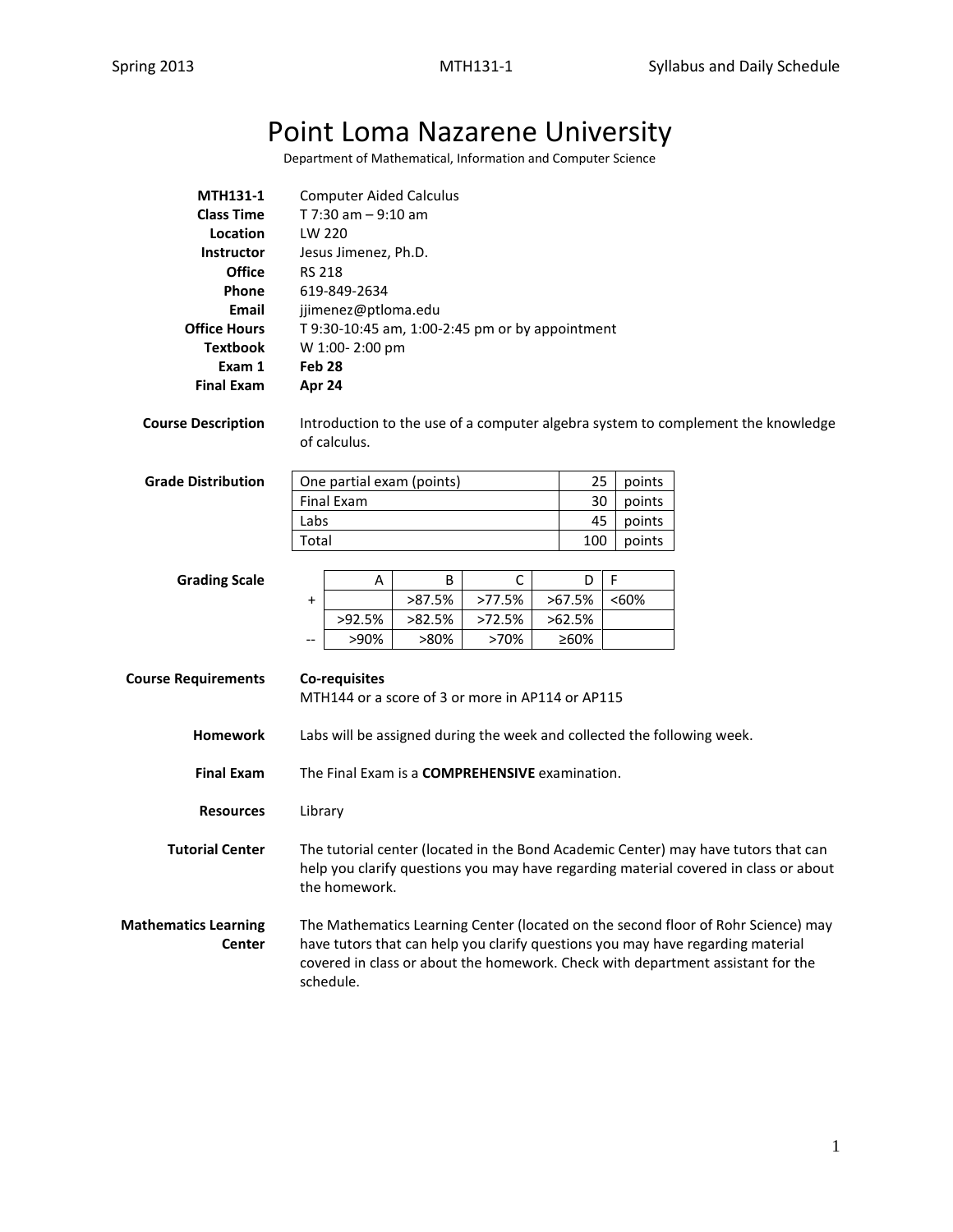## **Attendance:**

Attendance is expected at each class session. In the event of an absence you are responsible for the material covered in class and the assignments given that day.

Regular and punctual attendance at all classes in which a student is registered is considered essential to optimum academic achievement. Therefore, regular attendance and participation in each course are minimal requirements to be met. There are no allowed or excused absences except when absences are necessitated by certain universitysponsored activities and are approved in writing by the Provost. Whenever the number of accumulated absences in a class, for any cause, exceeds ten percent of the total number of class meetings, the faculty member has the option of filing a written report to the Vice Provost for Academic Administration which may result in deenrollment, pending any resolution of the excessive absences between the faculty member and the student…If the date of de-enrollment is past the last date to withdraw from a class, the student will be assigned a grade of W or WF (no grade). There are no refunds for courses where a de-enrollment was processed." (see catalog for full text)

## **Class Enrollment:**

It is the student's responsibility to maintain his/her class schedule. Should the need arise to drop this course (personal emergencies, poor performance, etc.), the student has the responsibility to follow through (provided the drop date meets the stated calendar deadline established by the university), not the instructor. Simply ceasing to attend this course or failing to follow through to arrange for a change of registration (drop/add) may easily result in a grade of F on the official transcript.

## **Academic Accommodations:**

While all students are expected to meet the minimum academic standards for completion of this course as established by the instructor, students with disabilities may require academic accommodations. At Point Loma Nazarene University, students requesting academic accommodations must file documentation with the Disability Resource Center (DRC), located in the Bond Academic Center. Once the student files documentation, the Disability Resource Center will contact the student's instructors and provide written recommendations for reasonable and appropriate accommodations to meet the individual needs of the student. This policy assists the university in its commitment to full compliance with Section 504 of the Rehabilitation Act of 1973, the Americans with Disabilities (ADA) Act of 1990, and ADA Amendments Act of 2008, all of which prohibit discrimination against students with disabilities and guarantees all qualified students equal access to and benefits of PLNU programs and activities.

Students with learning disabilities who may need accommodations should discuss options with the instructor during the first two weeks of class.

## **Academic Honesty:**

The Point Loma Nazarene University community holds the highest standards of honesty and integrity in all aspects of university life. Academic honesty and integrity are strong values among faculty and students alike. Any violation of the university's commitment is a serious affront to the very nature of Point Loma's mission and purpose.

Academic dishonesty is the act of presenting information, ideas, and/or concepts as one's own when in reality they are the results of another person's creativity and effort. Such acts include plagiarism, copying of class assignments, and copying or other fraudulent behavior on examinations. For more details on PLNU's policy go to: [http://www.pointloma.edu/experience/academics/catalogs/undergraduate-catalog/point-loma](http://www.pointloma.edu/experience/academics/catalogs/undergraduate-catalog/point-loma-education/academic-policies)[education/academic-policies](http://www.pointloma.edu/experience/academics/catalogs/undergraduate-catalog/point-loma-education/academic-policies)

A student who is caught cheating on any item of work will receive a zero on that item and may receive an "F" for the semester. See the PLNU Catalog for a further explanation of the PLNU procedures for academic dishonesty.

## **FINAL EXAM: DATE AND TIME**

The final exam date and time is set by the university at the beginning of the semester and may not be changed by the instructor. Only in the case that a student is required to take three exams during the same day of finals week is an instructor authorized to change the exam date and time for that particular student.